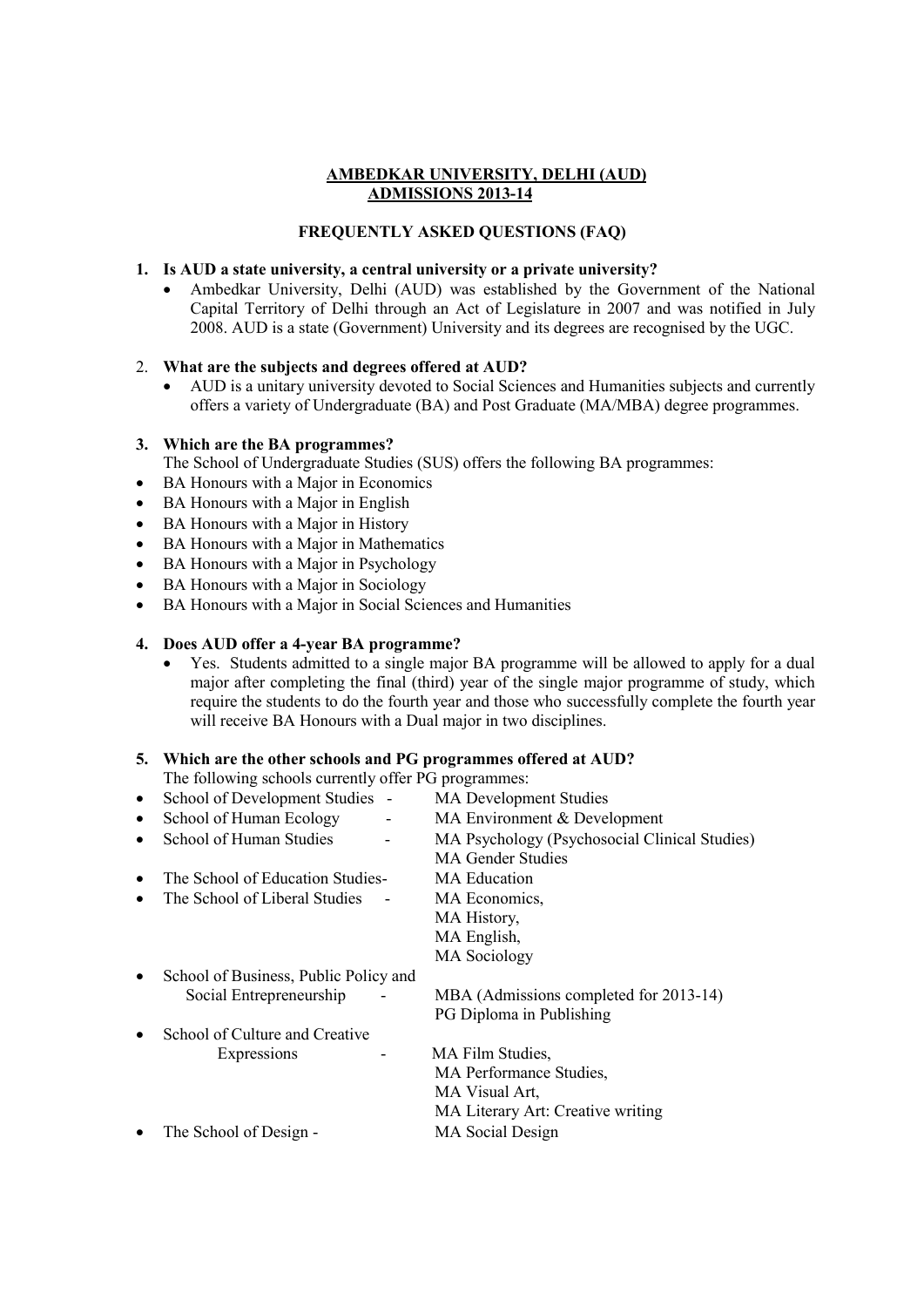#### **6. Are M.Phil/ Ph.D. programmes offered at AUD?**

 Yes, many of our schools admit candidates to M.Phil/PhD programmes. Interested candidates may visit our website (www.aud.ac.in) for details.

# 7. **What is the medium of instruction?**

 The medium of instruction at AUD is English. However, students from different linguistic backgrounds are encouraged to apply for admission to the undergraduate programmes at AUD. Specially designed courses in English are organized to help students improve their language proficiency.

#### 8. **When can candidates apply for admission to BA programmes at AUD?**

 Online and on campus application for Undergraduate programmes open on 27May 2013 and will close on 22 June 2013. Details regarding application procedure are available at the AUD website www.aud.ac.in or you may contact admissions@aud.ac.in for further queries.

#### **9. When can candidates apply for admission to MA programmes at AUD?**

• Online application for MA programmes open on 15 April 2013 and will close on 22 June 2013. On campus application for MA programmes open on 27 May and will close on 22 June 2013. Details regarding application procedure are available at the AUD website www.aud.ac.in or you may contact admissions@aud.ac.in for further queries.

#### **10. How many seats are available in total?**

- The intake this year in each BA programme is 35; total of 245 seats are available for all the BA programmes together for the academic session 2013-14.
- The total intake this year in most MA programmes is 42 (including general as well as reserved seats as per norms set by the government of the National Capital Territory of Delhi), except in MA Education in which the number of seats is 30, MA Des in which the total number of seats is 20 and in PG Diploma in Publishing, the total number is 20.

#### **11. Are there reservations of seats for the programmes of AUD?**

Yes; AUD being state university of the NCT of Delhi, 85% of seats are reserved for candidates from the NCT of Delhi and 15% seats are reserved for candidates outside the NCT of Delhi.

### **12. Is NCT the same as NCR?**

 No; NCR (National Capital Region) includes Delhi and the surrounding urban areas (Gurgaon, NOIDA, Ghaziabad & Faridabad), while NCT (National Capital Territory) is only the union State of Delhi. Candidates who have passed their qualifying examination from an institution located in the NCT (state) of Delhi or those who have been residents in the NCT of Delhi should apply under the category of NCT.

#### 13. **Are there reservations for social categories?**

- Yes; AUD admits candidates following the reservation policy of the NCT of Delhi.
- Social category based reservations (separately for students from the NCT and outside)

SC 15%<br>ST 7.5%  $7.5 \%$ OBC (not available for outside NCT) 27%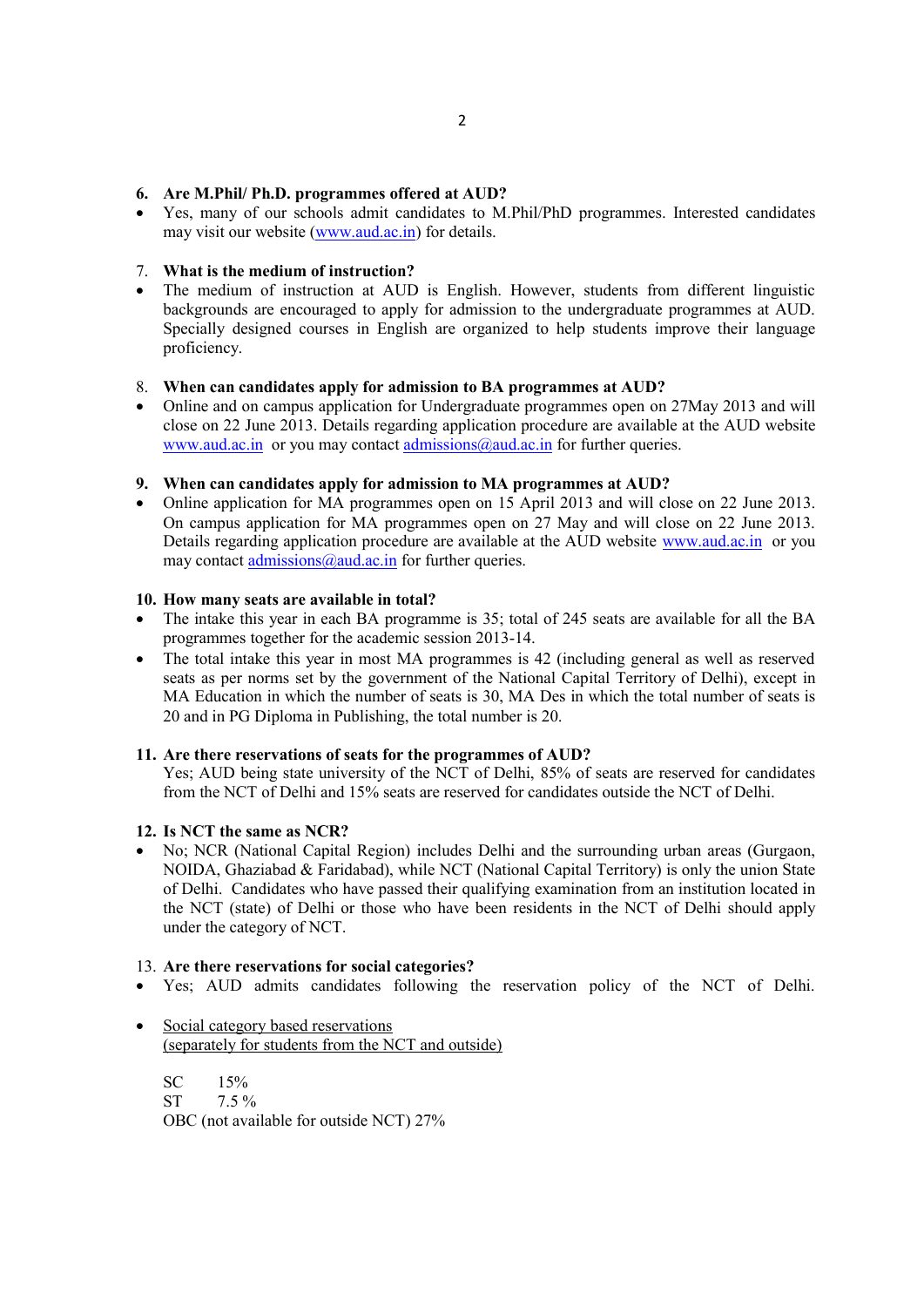| <b>Supernumerary Seats</b>      |         |  |  |
|---------------------------------|---------|--|--|
| PD/PH                           | 3%      |  |  |
| Wards of Armed Forces Personnel |         |  |  |
| killed or disabled in action    | $3\%$   |  |  |
| Single girl child -             | 1 seat  |  |  |
| $ECA -$                         | 1 seat  |  |  |
| Kashmiri Migrants -             | 2 seats |  |  |
| Foreign Students -              | 2 seats |  |  |

### **14. What are the Eligibility conditions for admission to BA programme?**

- 10+2 with a minimum of 50% marks or equivalent from a recognised Board. A relaxation of 5% marks will be given in the eligibility criterion for SC/ST and PD categories in all programmes of the University.
- In addition to eligibility, *there are further eligibility conditions for the following courses:-*
	- BA Economics student must have passed mathematics as a subject at the  $10+2$  level, and the marks obtained in mathematics must be included in the calculation for 'Best Four Subjects'.
	- BA English- student must have obtained a minimum of 65% in English in class XII Board of Examination.
	- BA Mathematics- student must have obtained a minimum of 60% in mathematics in class XII Board of Examination; marks obtained in mathematics must be included in the calculation for 'Best Four Subjects'.

### **15. What are the Eligibility conditions for admission to MA programme?**

 Bachelor's degree with 45% marks or equivalent grade from a recognised university, except MA Education and PG Diploma in Publishing for which a minimum of 50% marks or equivalent grade from a recognised university in any discipline and in SCCE a minimum of 40% of marks or equivalent grade from a recognised university in any discipline shall be the minimum eligibility. A relaxation of 5% marks will be given in the eligibility criterion for SC/ST and PD categories in all programmes of the University.

### 16. **Are there any other conditions or stages for admission to MA Programmes?**

 Yes; admission to most MA programmes will be based on Entrance Tests and interviews. For details, please refer to the school bulletins.

### **17. What is the fee structure at AUD?**

- AUD has a fee structure which ranges from Rs.1000/- to Rs.2000/- per credit of the programme.
- The academic calendar of AUD is divided into two semesters in a year and each semester would normally consist of 16 weeks during which instruction leading to 16 credits is imparted in every programme. Rs.16,000/- per semester will be charged as tuition fee in most of the programmes.
- In addition Rs. 500/- per semester as student welfare fund and a refundable caution deposit of Rs. 2000/- will be charged.

### **18. What is the total amount of fee to be paid at the time of admission?**

 A candidate who gets admission has to pay a total amount of Rs.18500/- at the time of admission.